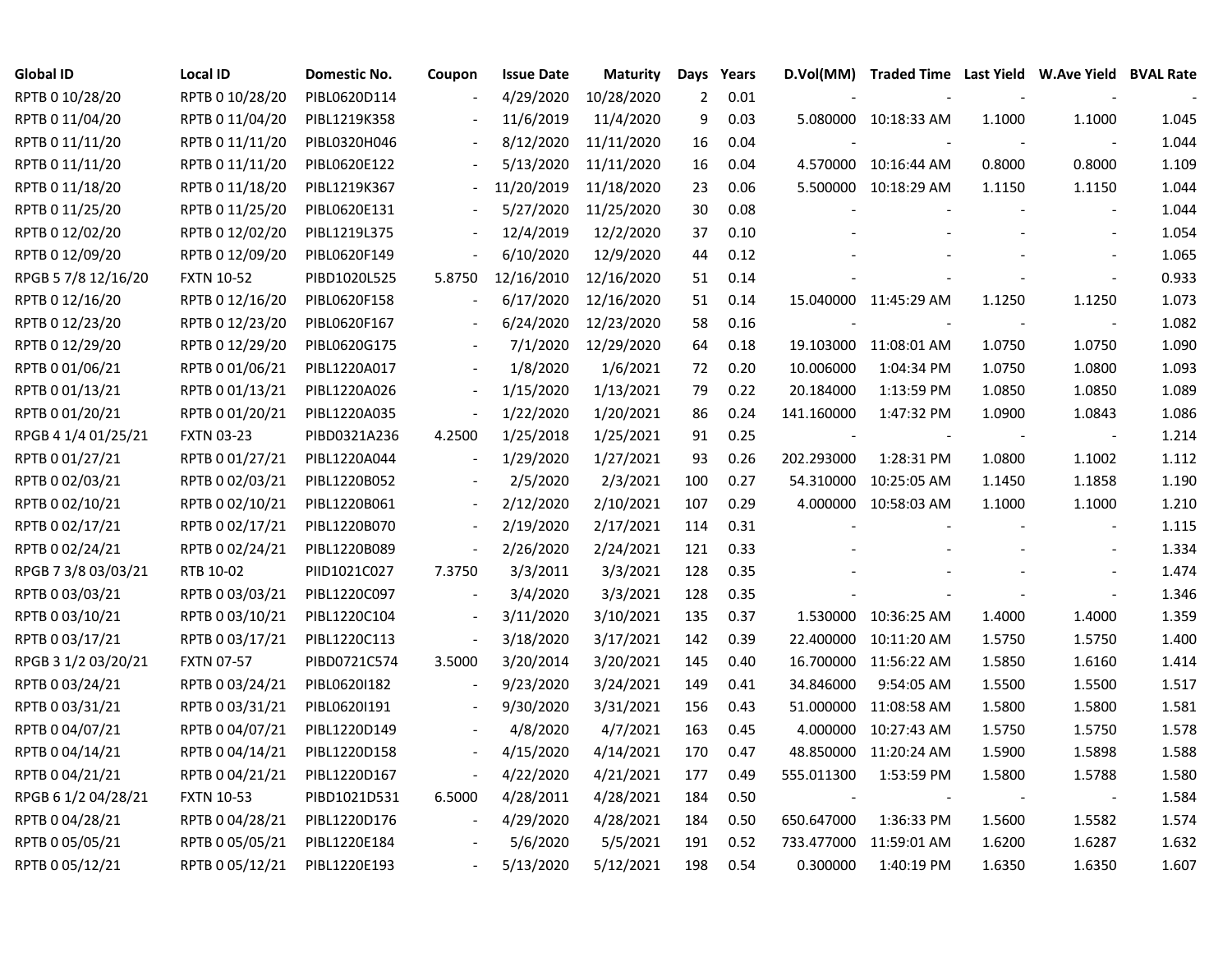| <b>Global ID</b>     | <b>Local ID</b>   | <b>Domestic No.</b> | Coupon                   | <b>Issue Date</b>     | <b>Maturity</b> | Days | Years | D.Vol(MM)  | Traded Time Last Yield W.Ave Yield BVAL Rate |        |                          |       |
|----------------------|-------------------|---------------------|--------------------------|-----------------------|-----------------|------|-------|------------|----------------------------------------------|--------|--------------------------|-------|
| RPTB 0 05/19/21      | RPTB 0 05/19/21   | PIBL1220E200        |                          | 5/20/2020             | 5/19/2021       | 205  | 0.56  |            |                                              |        |                          | 1.675 |
| RPTB 0 05/26/21      | RPTB 0 05/26/21   | PIBL1220E219        |                          | 5/27/2020             | 5/26/2021       | 212  | 0.58  |            |                                              |        |                          | 1.666 |
| RPTB 0 06/02/21      | RPTB 0 06/02/21   | PIBL1220F227        |                          | 6/3/2020              | 6/2/2021        | 219  | 0.60  | 2.000000   | 1:52:59 PM                                   | 1.6500 | 1.6500                   | 1.653 |
| RPTB 0 06/09/21      | RPTB 0 06/09/21   | PIBL1220F236        |                          | 6/10/2020             | 6/9/2021        | 226  | 0.62  |            | 100.000000 11:11:14 AM                       | 1.7250 | 1.7250                   | 1.724 |
| RPGB 4 7/8 06/13/21  | RTB 03-09         | PIID0321F092        | 4.8750                   | 6/13/2018             | 6/13/2021       | 230  | 0.63  |            | 13.750000 11:39:44 AM                        | 1.8000 | 1.8000                   | 1.907 |
| RPTB 0 06/16/21      | RPTB 0 06/16/21   | PIBL1220F245        | $\overline{\phantom{a}}$ | 6/17/2020             | 6/16/2021       | 233  | 0.64  |            | 0.500000 11:55:57 AM                         | 1.7000 | 1.7000                   | 1.660 |
| RPTB 0 06/23/21      | RPTB 0 06/23/21   | PIBL1220F254        | $\overline{\phantom{a}}$ | 6/24/2020             | 6/23/2021       | 240  | 0.66  |            |                                              |        |                          | 1.666 |
| RPTB 0 06/30/21      | RPTB 0 06/30/21   | PIBL1220G262        | $\blacksquare$           | 7/1/2020              | 6/30/2021       | 247  | 0.68  |            |                                              |        | $\overline{\phantom{a}}$ | 1.704 |
| RPTB 0 07/07/21      | RPTB 0 07/07/21   | PIBL1220G271        |                          | 7/8/2020              | 7/7/2021        | 254  | 0.70  |            |                                              |        |                          | 1.699 |
| RPTB 0 07/14/21      | RPTB 0 07/14/21   | PIBL1220G280        |                          | 7/15/2020             | 7/14/2021       | 261  | 0.72  |            |                                              |        | $\blacksquare$           | 1.690 |
| RPTB 0 07/21/21      | RPTB 0 07/21/21   | PIBL1220G299        |                          | 7/22/2020             | 7/21/2021       | 268  | 0.73  |            |                                              |        | $\blacksquare$           | 1.720 |
| RPTB 0 07/28/21      | RPTB 0 07/28/21   | PIBL1220G306        |                          | 7/29/2020             | 7/28/2021       | 275  | 0.75  |            |                                              |        | $\overline{\phantom{a}}$ | 1.707 |
| RPTB 0 08/04/21      | RPTB 0 08/04/21   | PIBL1220H314        |                          | 8/5/2020              | 8/4/2021        | 282  | 0.77  |            |                                              |        | $\overline{\phantom{a}}$ | 1.714 |
| RPTB 0 08/11/21      | RPTB 0 08/11/21   | PIBL1220H323        |                          | 8/12/2020             | 8/11/2021       | 289  | 0.79  |            |                                              |        |                          | 1.721 |
| RPTB 0 08/18/21      | RPTB 0 08/18/21   | PIBL1220H332        |                          | 8/19/2020             | 8/18/2021       | 296  | 0.81  |            |                                              |        |                          | 1.725 |
| RPTB 0 08/25/21      | RPTB 0 08/25/21   | PIBL1220H341        |                          | 8/26/2020             | 8/25/2021       | 303  | 0.83  |            | 1.550000 11:19:21 AM                         | 1.7500 | 1.7500                   | 1.757 |
| RPTB 0 09/01/21      | RPTB 0 09/01/21   | PIBL1220I359        |                          | 9/2/2020              | 9/1/2021        | 310  | 0.85  |            |                                              |        |                          | 1.745 |
| RPTB 0 09/08/21      | RPTB 0 09/08/21   | PIBL1220I368        |                          | 9/9/2020              | 9/8/2021        | 317  | 0.87  |            |                                              |        | $\overline{\phantom{a}}$ | 1.750 |
| RPTB 0 09/22/21      | RPTB 0 09/22/21   | PIBL1220I386        | $\overline{\phantom{a}}$ | 9/23/2020             | 9/22/2021       | 331  | 0.91  | 30.000000  | 1:08:30 PM                                   | 1.7500 | 1.7500                   | 1.777 |
| RPTB 0 09/29/21      | RPTB 0 09/29/21   | PIBL12201395        | $\overline{\phantom{a}}$ | 9/30/2020             | 9/29/2021       | 338  | 0.93  |            |                                              |        | $\overline{\phantom{a}}$ | 1.774 |
| RPTB 0 10/06/21      | RPTB 0 10/06/21   | PIBL1220J401        |                          | 10/7/2020             | 10/6/2021       | 345  | 0.95  |            |                                              |        | $\overline{\phantom{a}}$ | 1.786 |
| RPTB 0 10/13/21      | RPTB 0 10/13/21   | PIBL1220J410        |                          | 10/14/2020            | 10/13/2021      | 352  | 0.96  |            | 0.500000 11:48:07 AM                         | 1.7850 | 1.7850                   | 1.779 |
| RPGB 5 3/4 10/20/21  | RTB 10-03         | PIID1021J039        | 5.7500                   | 10/20/2011            | 10/20/2021      | 359  | 0.98  |            |                                              |        | $\overline{\phantom{a}}$ | 1.767 |
| RPTB 0 10/20/21      | RPTB 0 10/20/21   | PIBL1220J429        | $\overline{\phantom{a}}$ | 10/21/2020            | 10/20/2021      | 359  | 0.98  | 180.798000 | 1:55:41 PM                                   | 1.7850 | 1.7911                   | 1.787 |
| RPGB 5 3/4 11/24/21  | <b>FXTN 10-55</b> | PIBD1021K551        | 5.7500                   | 11/24/2011 11/24/2021 |                 | 394  | 1.08  | 1.910000   | 10:51:54 AM                                  | 1.8300 | 1.8300                   | 1.912 |
| RPGB 6 3/8 01/19/22  | <b>FXTN 10-54</b> | PIBD1022G545        | 6.3750                   | 7/19/2011             | 1/19/2022       | 450  | 1.23  |            | 0.018800 11:55:41 AM                         | 2.0000 | 2.0000                   | 1.809 |
| RPGB 4 01/26/22      | <b>FXTN 05-74</b> | PIBD0522A747        | 4.0000                   | 1/26/2017             | 1/26/2022       | 457  | 1.25  | 176.800000 | 1:10:48 PM                                   | 1.8500 | 1.9148                   | 1.904 |
| RPGB 15 03/14/22     | <b>FXTN 20-02</b> | PIBD2022C021        | 15.0000                  | 3/14/2002             | 3/14/2022       | 504  | 1.38  |            |                                              |        | $\overline{\phantom{a}}$ | 1.888 |
| RPGB 4 3/4 07/04/22  | <b>FXTN 03-24</b> | PIBD0322G247        | 4.7500                   | 7/4/2019              | 7/4/2022        | 616  | 1.69  |            | 137.160000 11:47:20 AM                       | 1.9500 | 1.9471                   | 1.935 |
| RPGB 4 7/8 08/02/22  | <b>FXTN 10-56</b> | PIBD1022H562        | 4.8750                   | 8/2/2012              | 8/2/2022        | 645  | 1.77  |            |                                              |        | $\sim$                   | 1.995 |
| RPGB 4 3/4 09/13/22  | <b>FXTN 10-57</b> | PIBD1022I570        | 4.7500                   | 9/13/2012             | 9/13/2022       | 687  | 1.88  |            |                                              |        |                          | 2.040 |
| RPGB 12 3/4 10/17/22 | <b>FXTN 20-03</b> | PIBD2022J033        | 12.7500                  | 10/17/2002            | 10/17/2022      | 721  | 1.97  |            |                                              |        | $\overline{\phantom{a}}$ | 2.069 |
| RPGB 4 5/8 12/04/22  | RTB 05-11         | PIID0522L114        | 4.6250                   | 12/4/2017             | 12/4/2022       | 769  | 2.11  | 107.170000 | 1:47:56 PM                                   | 2.0800 | 2.0644                   | 2.052 |
| RPGB 4 12/06/22      | <b>FXTN 10-58</b> | PIBD1022L585        | 4.0000                   | 12/6/2012             | 12/6/2022       | 771  | 2.11  |            |                                              |        |                          | 2.104 |
| RPGB 4 3/8 02/11/23  | RTB 03-10         | PIID0323B101        | 4.3750                   | 2/11/2020             | 2/11/2023       | 838  | 2.29  | 51.760000  | 1:39:27 PM                                   | 2.1000 | 2.0946                   | 2.182 |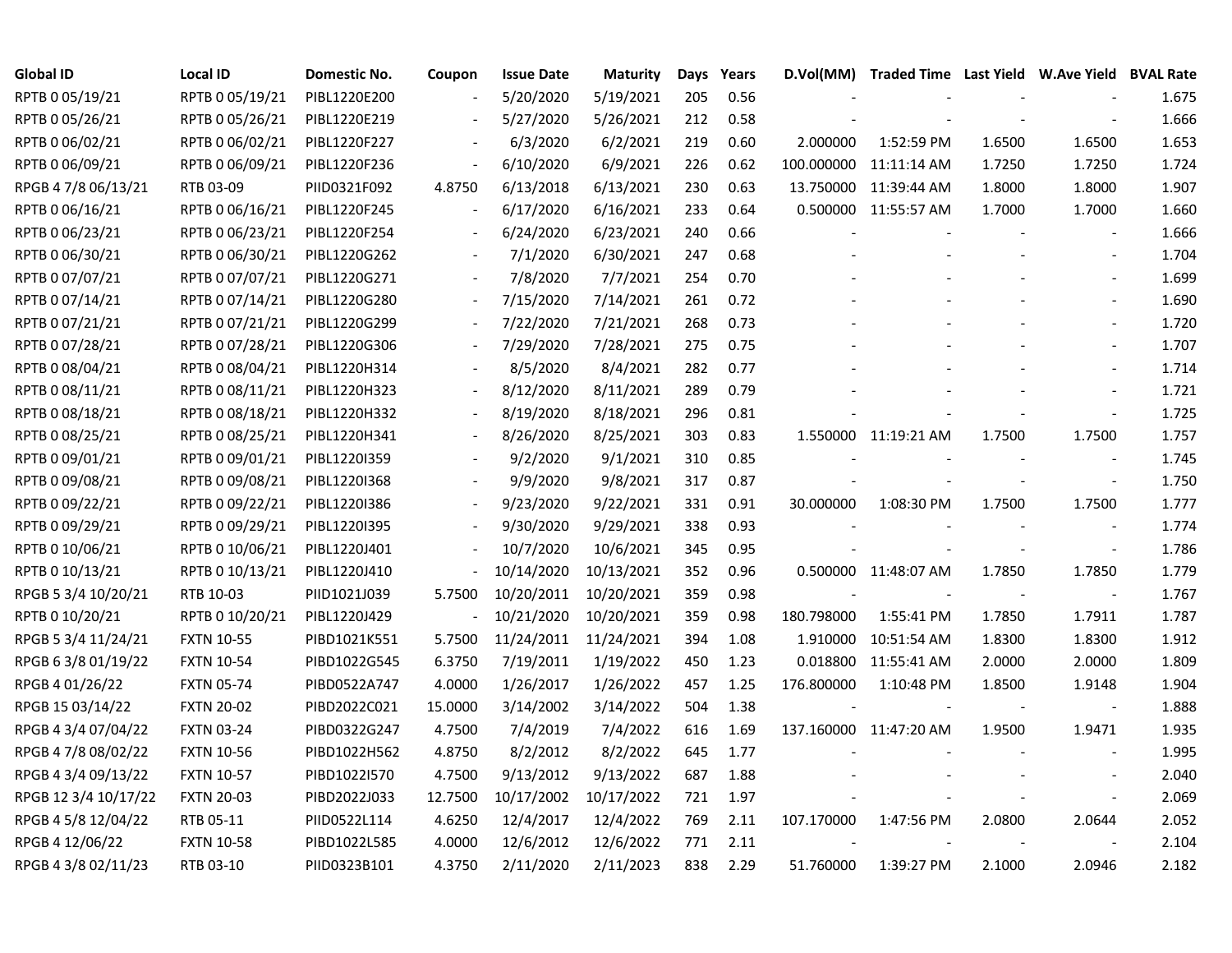| <b>Global ID</b>     | <b>Local ID</b>   | Domestic No. | Coupon  | <b>Issue Date</b> | <b>Maturity</b>  | Days | Years |             | D.Vol(MM) Traded Time Last Yield W.Ave Yield BVAL Rate |        |                          |       |
|----------------------|-------------------|--------------|---------|-------------------|------------------|------|-------|-------------|--------------------------------------------------------|--------|--------------------------|-------|
| RPGB 13 02/20/23     | <b>FXTN 20-04</b> | PIBD2023B048 | 13.0000 | 2/20/2003         | 2/20/2023        | 847  | 2.32  |             |                                                        |        |                          | 2.158 |
| RPGB 5 1/2 03/08/23  | <b>FXTN 05-75</b> | PIBD0523C752 | 5.5000  | 3/8/2018          | 3/8/2023         | 863  | 2.36  |             | 8.000000 11:30:57 AM                                   | 2.2500 | 2.2500                   | 2.178 |
| RPGB 3 1/2 04/21/23  | <b>FXTN 07-58</b> | PIBD0723D588 | 3.5000  | 4/21/2016         | 4/21/2023        | 907  | 2.48  |             | 0.050000 11:55:39 AM                                   | 2.2000 | 2.2000                   | 2.193 |
| RPGB 11 7/8 05/29/23 | <b>FXTN 20-05</b> | PIBD2023E054 | 11.8750 | 5/29/2003         | 5/29/2023        | 945  | 2.59  |             |                                                        |        | $\overline{\phantom{a}}$ | 2.226 |
| RPGB 3 1/4 08/15/23  | RTB 10-04         | PIID1023H046 | 3.2500  | 8/15/2013         | 8/15/2023 1,023  |      | 2.80  | 16.300000   | 1:18:45 PM                                             | 2.3900 | 2.3902                   | 2.425 |
| RPGB 2 3/8 09/10/23  | <b>FXTN 03-25</b> | PIBD0323I252 | 2.3750  | 9/10/2020         | 9/10/2023 1,049  |      | 2.87  | 113.500000  | 1:57:28 PM                                             | 2.2000 | 2.1975                   | 2.200 |
| RPGB 11 3/8 10/23/23 | <b>FXTN 20-06</b> | PIBD2023J068 | 11.3750 | 10/23/2003        | 10/23/2023 1,092 |      | 2.99  |             |                                                        |        |                          | 2.328 |
| RPGB 6 1/4 03/12/24  | RTB 05-12         | PIID0524C129 | 6.2500  | 3/12/2019         | 3/12/2024 1,233  |      | 3.38  | 45.800000   | 1:47:53 PM                                             | 2.3800 | 2.3755                   | 2.349 |
| RPGB 4 1/2 04/20/24  | <b>FXTN 07-59</b> | PIBD0724D595 | 4.5000  | 4/20/2017         | 4/20/2024 1,272  |      | 3.48  |             |                                                        |        | $\overline{\phantom{a}}$ | 2.414 |
| RPGB 12 3/8 06/03/24 | <b>FXTN 20-07</b> | PIBD2024F075 | 12.3750 | 6/3/2004          | 6/3/2024 1,316   |      | 3.60  |             | 37.249000 10:11:38 AM                                  | 2.5000 | 2.5000                   | 2.461 |
| RPGB 12 7/8 08/05/24 | <b>FXTN 20-08</b> | PIBD2024H086 | 12.8750 | 8/5/2004          | 8/5/2024 1,379   |      | 3.78  |             |                                                        |        | $\overline{\phantom{a}}$ | 2.498 |
| RPGB 4 1/8 08/20/24  | <b>FXTN 10-59</b> | PIBD1024H595 | 4.1250  | 8/20/2014         | 8/20/2024 1,394  |      | 3.82  |             | 26.052200 11:28:25 AM                                  | 3.0000 | 2.8558                   | 2.634 |
| RPGB 4 1/4 10/17/24  | <b>FXTN 05-76</b> | PIBD0524J762 | 4.2500  | 10/17/2019        | 10/17/2024 1,452 |      | 3.98  |             |                                                        |        |                          | 2.535 |
| RPGB 13 3/4 11/11/24 | <b>FXTN 20-09</b> | PIBD2024K091 | 13.7500 | 11/11/2004        | 11/11/2024 1,477 |      | 4.04  |             |                                                        |        | $\overline{\phantom{a}}$ | 2.554 |
| RPGB 5 3/4 04/12/25  | <b>FXTN 07-61</b> | PIBD0725D618 | 5.7500  | 4/12/2018         | 4/12/2025 1,629  |      | 4.46  |             | 521.600000 10:15:11 AM                                 | 2.6750 | 2.6943                   | 2.693 |
| RPGB 12 1/8 04/14/25 | <b>FXTN 20-10</b> | PIBD2025D103 | 12.1250 | 4/14/2005         | 4/14/2025 1,631  |      | 4.47  |             |                                                        |        | $\overline{\phantom{a}}$ | 2.620 |
| RPGB 2 5/8 08/12/25  | RTB 05-13         | PIID0525H130 | 2.6250  | 8/12/2020         | 8/12/2025 1,751  |      | 4.79  | 2729.125000 | 1:52:48 PM                                             | 2.7105 | 2.7053                   | 2.712 |
| RPGB 3 5/8 09/09/25  | <b>FXTN 10-60</b> | PIBD1025I608 | 3.6250  | 9/9/2015          | 9/9/2025 1,779   |      | 4.87  |             | 974.977578 11:21:26 AM                                 | 2.7800 | 2.7827                   | 2.787 |
| RPGB 12 1/8 10/20/25 | <b>FXTN 20-11</b> | PIBD2025J116 | 12.1250 | 10/20/2005        | 10/20/2025 1,820 |      | 4.98  |             |                                                        |        | $\blacksquare$           | 2.727 |
| RPGB 18 1/4 11/29/25 | <b>FXTN 25-01</b> | PIBD2525K015 | 18.2500 | 11/29/2000        | 11/29/2025 1,860 |      | 5.09  |             |                                                        |        |                          | 2.712 |
| RPGB 10 1/4 01/19/26 | <b>FXTN 20-12</b> | PIBD2026A122 | 10.2500 | 1/19/2006         | 1/19/2026 1,911  |      | 5.23  |             |                                                        |        | $\overline{\phantom{a}}$ | 2.726 |
| RPGB 6 1/4 02/14/26  | <b>FXTN 07-62</b> | PIBD0726B627 | 6.2500  | 2/14/2019         | 2/14/2026 1,937  |      | 5.30  |             | 81.800000 11:47:48 AM                                  | 2.7950 | 2.7883                   | 2.795 |
| RPGB 3 1/2 09/20/26  | RTB 10-05         | PIID1026I057 | 3.5000  | 9/20/2016         | 9/20/2026 2,155  |      | 5.90  | 3.000000    | 11:05:50 AM                                            | 2.9500 | 2.9500                   | 2.802 |
| RPGB 6 1/4 10/20/26  | RTB 15-01         | PIID1526J019 | 6.2500  | 10/20/2011        | 10/20/2026 2,185 |      | 5.98  | 28.900000   | 1:54:58 PM                                             | 3.1000 | 2.8674                   | 2.792 |
| RPGB 8 12/07/26      | <b>FXTN 20-13</b> | PIBD2026L139 | 8.0000  | 12/7/2006         | 12/7/2026 2,233  |      | 6.11  |             |                                                        |        | $\blacksquare$           | 2.849 |
| RPGB 5 3/8 03/01/27  | RTB 15-02         | PIID1527C023 | 5.3750  | 3/1/2012          | 3/1/2027 2,317   |      | 6.34  |             |                                                        |        |                          | 2.810 |
| RPGB 4 3/4 05/04/27  | <b>FXTN 10-61</b> | PIBD1027E617 | 4.7500  | 5/4/2017          | 5/4/2027 2,381   |      | 6.52  |             |                                                        |        |                          | 2.820 |
| RPGB 8 5/8 09/06/27  | <b>FXTN 20-14</b> | PIBD2027I140 | 8.6250  | 9/6/2007          | 9/6/2027 2,506   |      | 6.86  |             |                                                        |        |                          | 2.860 |
| RPGB 6 1/4 03/22/28  | <b>FXTN 10-63</b> | PIBD1028C635 | 6.2500  | 3/22/2018         | 3/22/2028 2,704  |      | 7.40  |             |                                                        |        |                          | 2.858 |
| RPGB 9 1/2 12/04/28  | <b>FXTN 20-15</b> | PIBD2028L151 | 9.5000  | 12/4/2008         | 12/4/2028 2,961  |      | 8.11  |             |                                                        |        | $\sim$                   | 2.876 |
| RPGB 6 7/8 01/10/29  | <b>FXTN 10-64</b> | PIBD1029A644 | 6.8750  | 1/10/2019         | 1/10/2029 2,998  |      | 8.21  |             |                                                        |        | $\sim$                   | 2.797 |
| RPGB 8 3/4 05/27/30  | <b>FXTN 20-16</b> | PIBD2030E166 | 8.7500  | 5/27/2010         | 5/27/2030 3,500  |      | 9.58  |             | 169.704000 11:29:27 AM                                 | 3.5000 | 3.5000                   | 2.984 |
| RPGB 2 7/8 07/09/30  | <b>FXTN 10-65</b> | PIBD1030G655 | 2.8750  | 7/9/2020          | 7/9/2030 3,543   |      | 9.70  |             |                                                        |        | $\overline{\phantom{a}}$ | 2.879 |
| RPGB 12 1/2 07/28/30 | <b>FXTN 25-02</b> | PIBD2530G029 | 12.5000 | 7/28/2005         | 7/28/2030 3,562  |      | 9.75  |             |                                                        |        |                          | 2.915 |
| RPGB 11 1/4 01/26/31 | <b>FXTN 25-03</b> | PIBD2531A032 | 11.2500 | 1/26/2006         | 1/26/2031 3,744  |      | 10.25 |             |                                                        |        |                          | 2.940 |